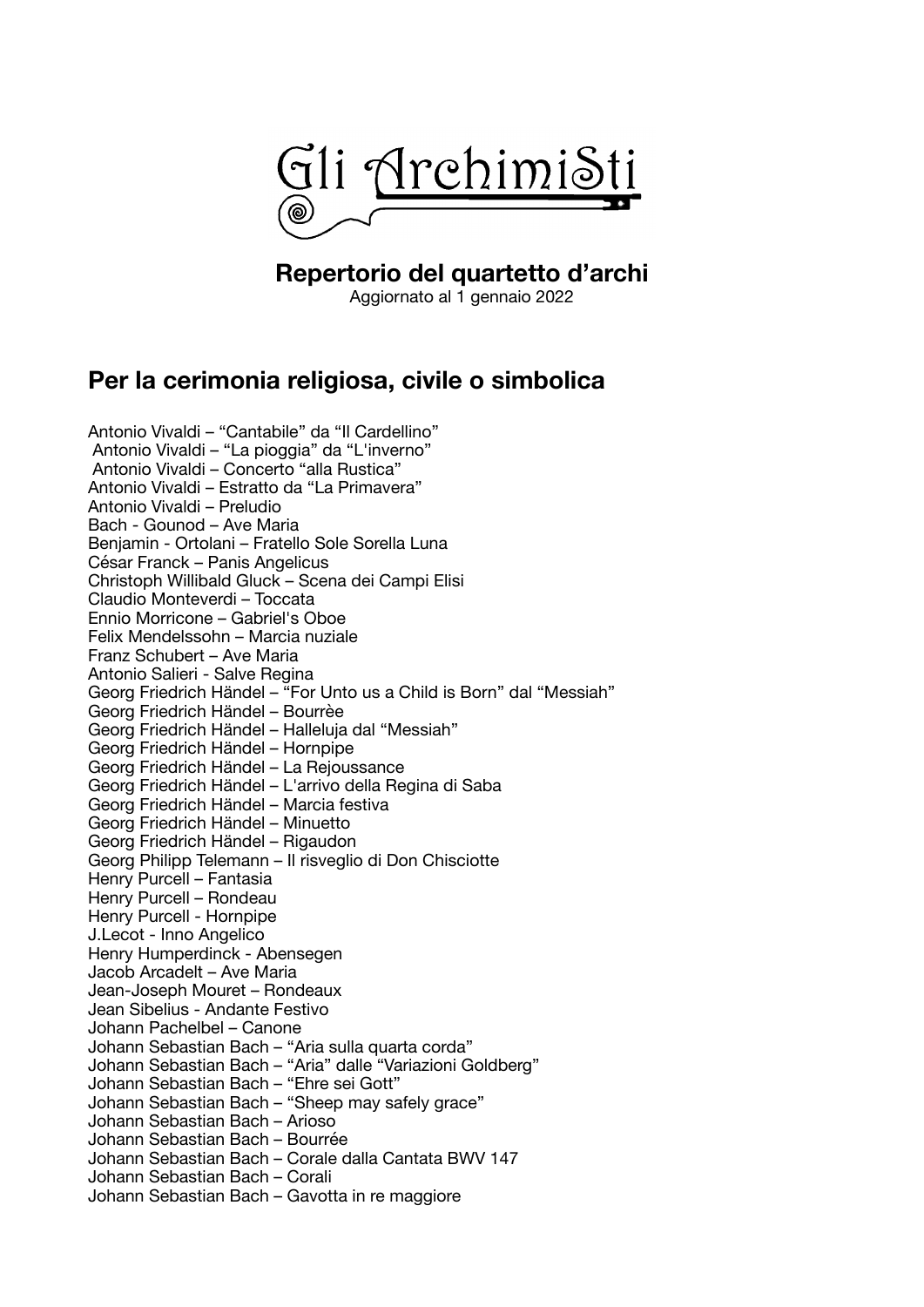Johann Sebastian Bach – Minuetti Joumana Mdawar – Halloumi ya Yamilati Léo Delibes – Agnus Dei Leonard Bernstein – One hand, one heart Pietro Mascagni – Ave Maria Piotr Ilich Caikovskij - A Legend Richard Wagner – Coro nuziale Wolfgang Amadeus Mozart – Ave verum corpus

# **Musica per la cerimonia con rito ebraico**

Abraham Zevi Idelsohn – Hava Nagila Naomi Shemer – Yerushalayim Shel Zahav Samuel Cohen – HaTikvah Tradizionale – Y'Did Nefesh Tradizionale – Hevenu Shalom Alechem

### **Feste barocche (brani di musica da camera del '600-'700)**

Johann Sebastian Bach – Minuetto e trio, dal "Concerto Brandeburghese n. 1" Johann Sebastian Bach – Bourrèe Johann Sebastian Bach – Gavotta in re maggiore Johann Sebastian Bach – Minuetti Johann Sebastian Bach- Aria Antonio Vivaldi – Brani da "le Quattro Stagioni" Antonio Vivaldi – Concerto in la maggiore Antonio Vivaldi - Concerti e Sinfonie Arcangelo Corelli – Adagio e Allegro dal Concerto grosso n. 4 Diego Ortiz – Recercada Franz Joseph Haydn – Serenata Georg Friedrich Händel - Brani da "Musica sull'Acqua" Georg Friedrich Händel - Brani da "Musica per i Reali Fuochi d'Artificio" Georg Friedrich Händel – Bourrèe Georg Friedrich Händel – La Rejoussance Georg Friedrich Händel – Minuetto Georg Friedrich Händel – Rigaudon Georg Philipp Telemann – Il risveglio di Don Chisciotte Henry Purcell - Hornpipe Henry Purcell - Brani da "The Fairy Queen" Jean-Baptiste Lully - Brani da "Il Borghese Gentiluomo" Jean-Philippe Rameau - Danse du grand calumet de paix Jeremiah Clarke - Trumpet Tune Jeremiah Clarke - Trumpet Voluntary Joseph Hector Fiocco – Allegro Luigi Boccherini – Minuetto Luigi Boccherini – Passa calle Wolfgang Amadeus Mozart – "Eine kleine Nachtmusik" Wolfgang Amadeus Mozart – Divertimenti per archi Wolfgang Amadeus Mozart – Voi che sapete Wolfgang Amadeus Mozart- Non più andrai, farfallone amoroso Wolfgang Amadeus Mozart - Aria di Sarastro Wolfgang Amadeus Mozart- Aria della Regina della Notte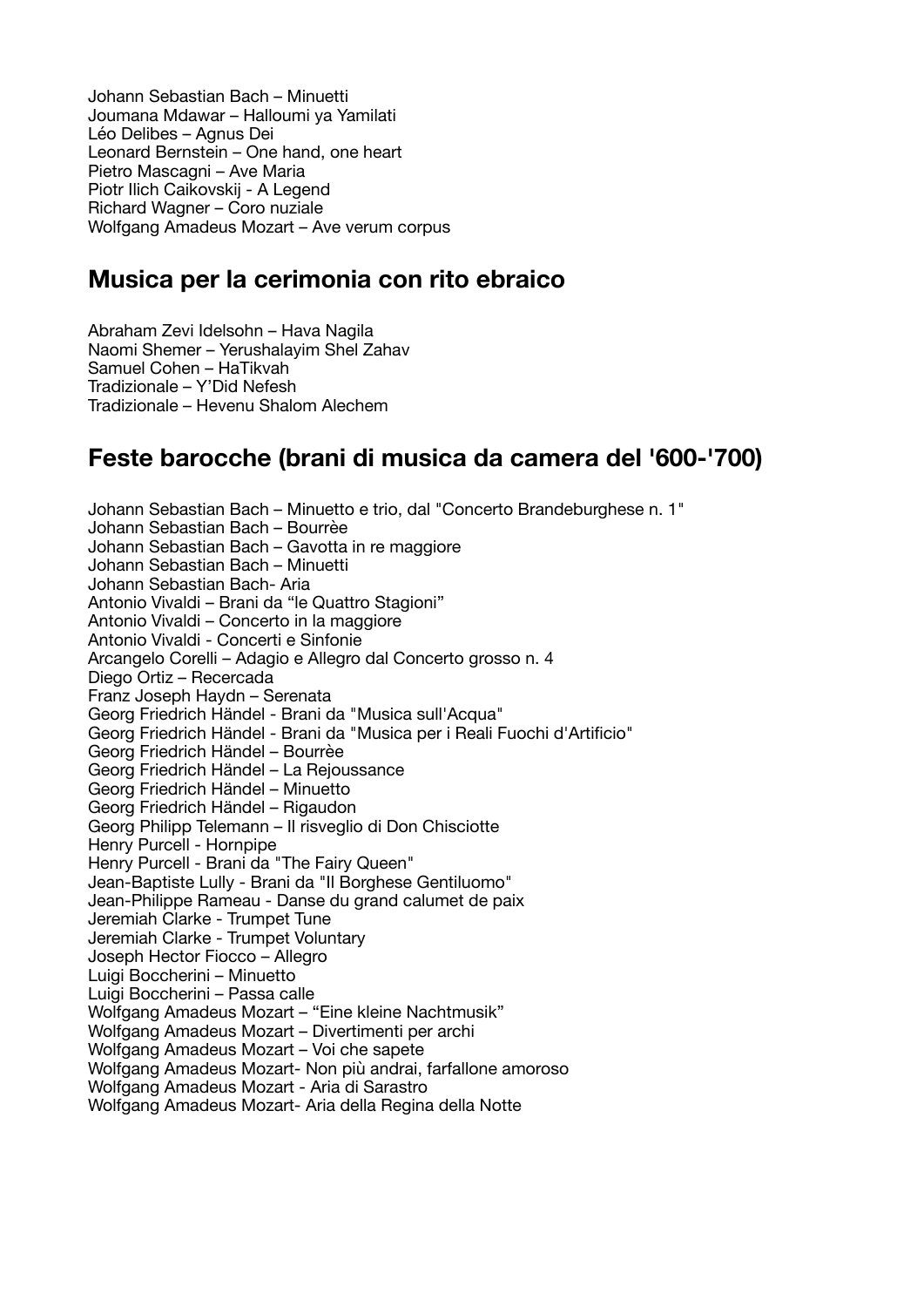### **Tango argentino**

Angel Villoldo – El Choclo Astor Piazzolla – Ave Maria Astor Piazzolla – Celos Astor Piazzolla – Muerte del Angel Astor Piazzolla - Libertango Carlos Gardel – Por una cabeza Carlos Gardel – Mi Buenos Aires Querido Eduard Putz – Tango passionato Gerardo Matos Rodríguez – La Cumparsita Jacob Gade – Jalousie Sebastián Yradier – La Paloma

### **Serata romantica**

Antonin Dvorak – Humoresque Claude Debussy – Claire de lune Edvard Grieg – Gavotte Edvard Grieg – Il mattino Edward Elgar – Land of Hope and Glory Edward Elgar – Salut d'Amour Erik Satie – Gymnopedie Franz Schubert – Momento musicale Franz Schubert – Serenata Fritz Kreisler – Liebesfreud Fritz Kreisler – Liebeslied Gabriel Faurè – Pavane Georges Bizet – Habanera Isaac Albéniz – Danza spagnola Jaques Offenbach – Barcarola Johann Strauss – Annen-Polka Johann Strauss – Damen- Souvenir- Polka Johann Strauss – Pizzicato- Polka Johann Strauss – Sperl-Polka Johann Strauss Jr – Kaiserwalzer Johann Strauss Jr – Rose del Sud Léo Delibes – Duetto dei fiori Ludwig Van Beethoven – Inno alla gioia Ludwig Van Beethoven – Minuetto Robert Schumann – Traumerei

# **Souvenir d'Italie (musica italiana di ieri e di oggi)**

Andrea Bocelli – Con te partirò Eduardo di Capua – O Sole mio Ennio Morricone – Gabriel's oboe Ennio Morricone - Love theme Ennio Morricone - Sahara Dream Ennio Morricone - The Ecstasy of Gold Giacomo Puccini – Coro a bocca chiusa Giacomo Puccini – Minuetto Giacomo Puccini – Nessun dorma Giuseppe Verdi – "Libiam dai lieti calici" Luigi Denza – Funiculì Funiculà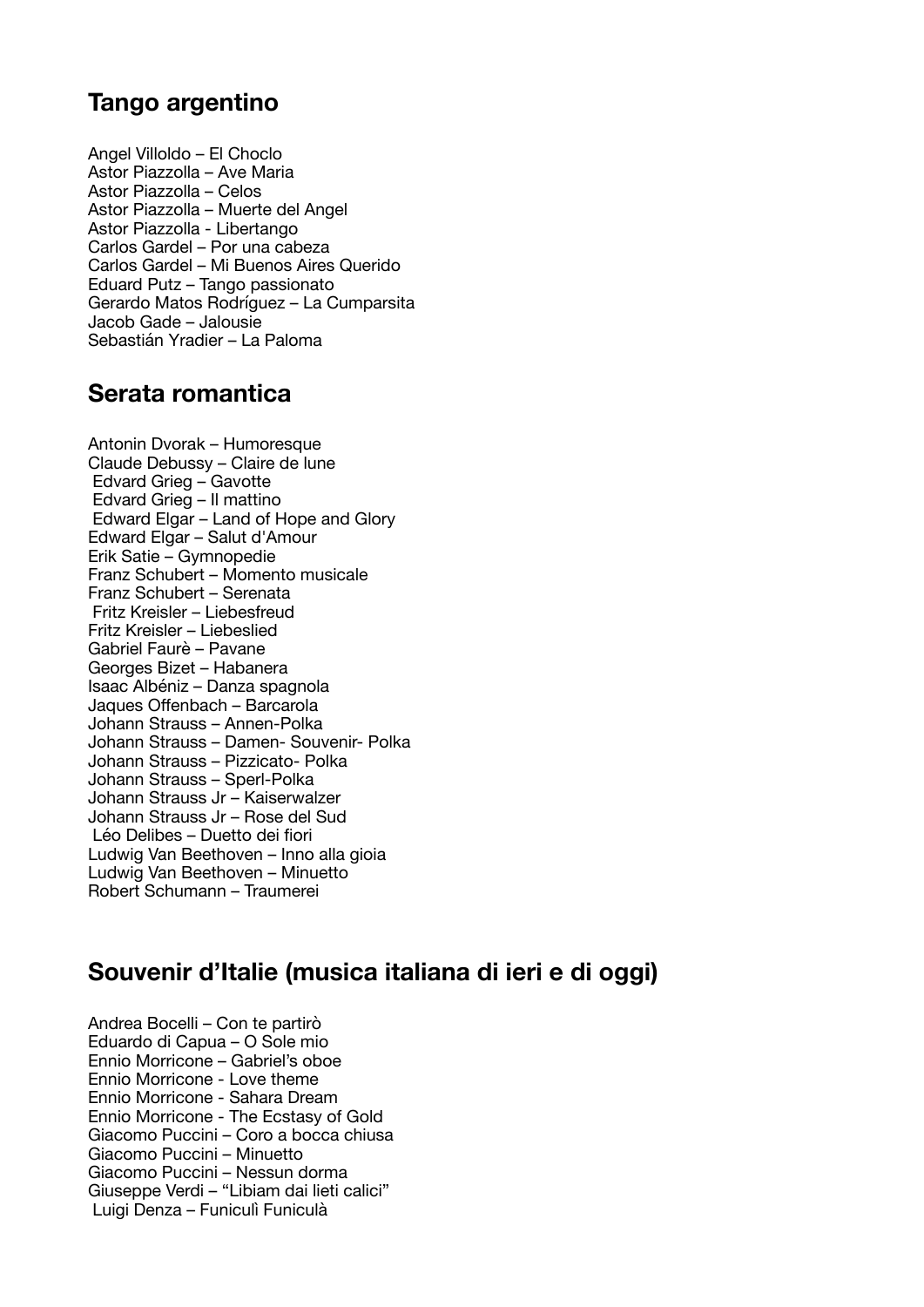Michele Novaro- Il Canto degli Italiani Nicola Piovani – La vita è bella Nino Rota – A time for us Nino Rota – Amarcord

### **Rock, Jazz, Pop e Colonne sonore**

AC/DC – Thunderstruck Adele – Hello Adele – Someone like you Alan Silvestri – Forrest Gump Alan Menken - Beauty and the Beast Alex North – Unchained melody American Authors – Best day of my life Amy Adams - Life's a happy song Andrew Hozier-Byrne – Take me to church Andrew Lloyd Webber – The music of the night Avicii– Hey brother Avicii– Wake me up Beach Boys - God only knows Beyoncé- Halo Bob Dylan - Make you feel my love B.Martin & P.Coulter – Congratulations Bruno Mars - Marry you Bob Marley – Don't worry, be happy Bon Jovi – Always Bon Jovi – Livin' on a prayer Carol Bayer Sager - David Foster – The Prayer Charles Aznavour - She Christina Perri – A thousand years Claus-Dieter Ludwig – Happy birthday with variations Cliff Richard – Congratulations Coldplay – A sky full of stars Coldplay – Adventure of a lifetime Coldplay – Clocks Coldplay – Every teardrop is a waterfall Coldplay – The scientist Coldplay – Viva la vida Coldplay – Yellow Coldplay & The Chainsmokers - Just something like this Pentatonix- Daft Punk Dave Brubeck – Take Five The Darkness - I believe in a thing called love Deep Purple – Smoke on the water Desree - Kissing you Depeche Mode - Enjoy the Silence Ed Sheeran - Photograph Ed Sheeran - Perfect Ed Sheeran - Thinking Out Loud Edith Piaf – La vie en rose Edward Sharpe & The Magnetic Zeros – Home Elvis Presley – I can't help falling in love with you Elvis Presley – Love me tender Elton John - Your Song Eurythmics – Sweet dreams Fandom, K.Anderson-Lopez & R.Lopez – Let It Go Florence and the Machine - Cosmic Love Frank Sinatra – My way George Gershwin – Summertime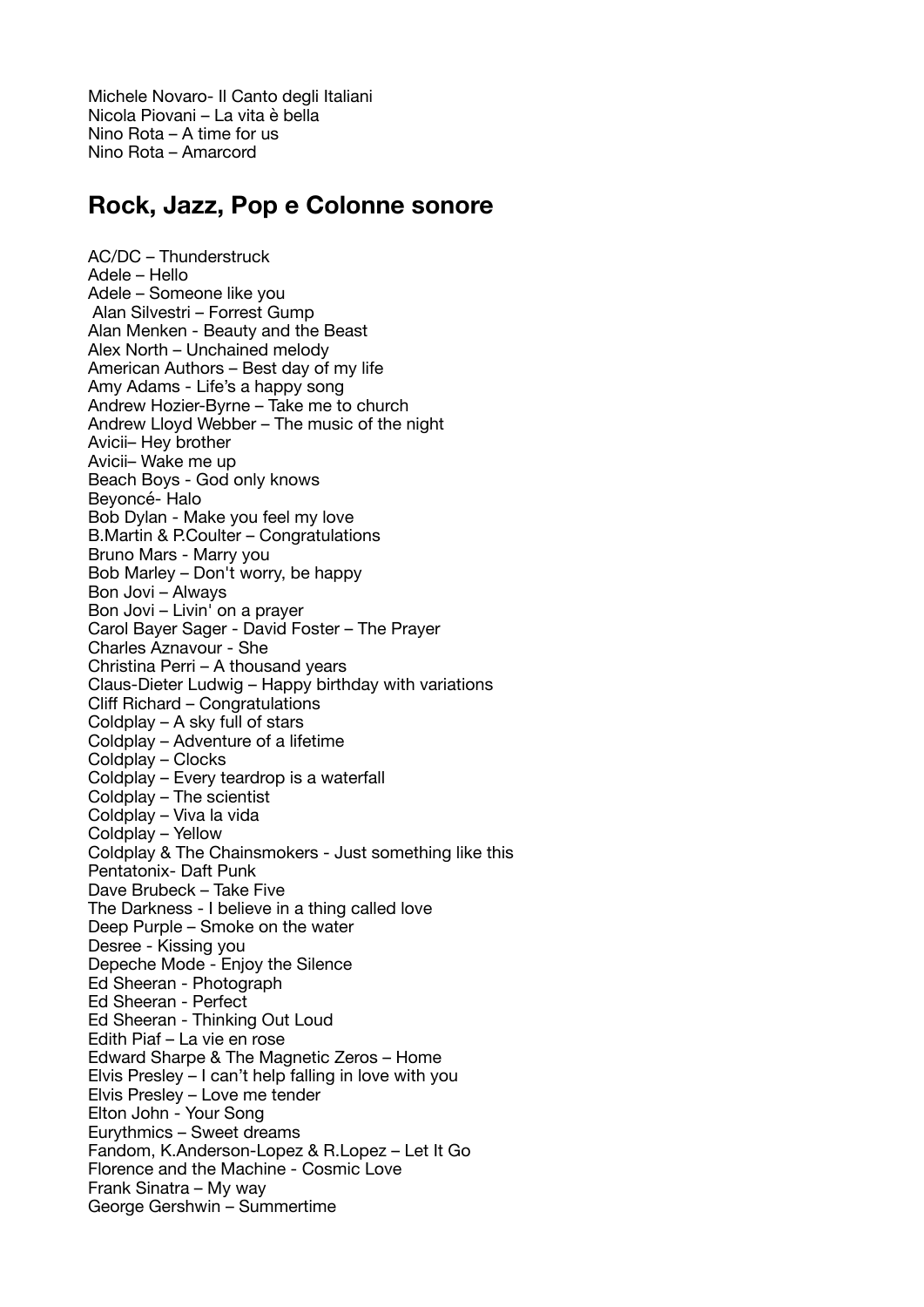George Gershwin – The man I love Gigi D'Agostino - L'amour tojours Guns 'n Roses – November RaiNews Guns 'N Roses – Sweet Child O' Mine Hans Zimmer - Now we are free Hans Zimmer - And then I kissed him Harold Arlen – Somewhere over the rainbow Harold Arlen - Kamakawiwo'ole -Somewhere over the Rainbow Harry Warren – That's Amore Henry Mancini – Baby Elephant walk Henry Mancini – Charade Henry Mancini – Moon River Imagine Dragons- Demons James Horner – My heart will go on Jason Mraz - I'm Yours Jerry and the Peacemakers - You'll never walk alone John Barry – La mia Africa John Kander – New York, New York John Legend – All of me Karl Karl Jenkis – Palladio Katy Perry – Dark horse Katy Perry – Unconditionally Klaus Badelt – He's a pirate Klaus Badelt – The Curse of the Black Pearl Lady Gaga – Applause Lalo Schifrin – Mission: Impossible Led Zeppelin – Kashmir Led Zeppelin - Starway to Heaven Linkin Park - Numb Lennon - McCartney – A hard day's night Lennon - McCartney – All you need is love Lennon - McCartney – Eleanor Rigby Lennon - McCartney – Michelle Lennon - McCartney - Let it be Lennon - McCartney – Paperback writer Lennon - McCartney – When I'm Sixty-Four Lennon - McCartney – Yesterday Leonard Cohen – Hallelujah Leroy Anderson – Plink, plank, plunk! Lewis Capaldi - Someone you lo ed Lorde – Royals Louis Armstrong – What a wonderful word Magnetic Fields – The book of love Metallica – Nothing else matters Miley Cyrus – Wrecking ball Monty Norman - James Bond Theme Muse – Starlight Nirvana - Smells Like Teen Spirit Orbison - Dees – Pretty woman Owl City - When can I se you again? Patti Smith – Because the night Queen – Bohemian Rhapsody Queen – Crazy Little Thing Called Queen - Love of my live Queen – The show must go on Queen - Breakthru Radiohead – Creep Ramin Djawadi – Game of thrones Roland Orzabal - Mad World Sam Smith - Stay with me